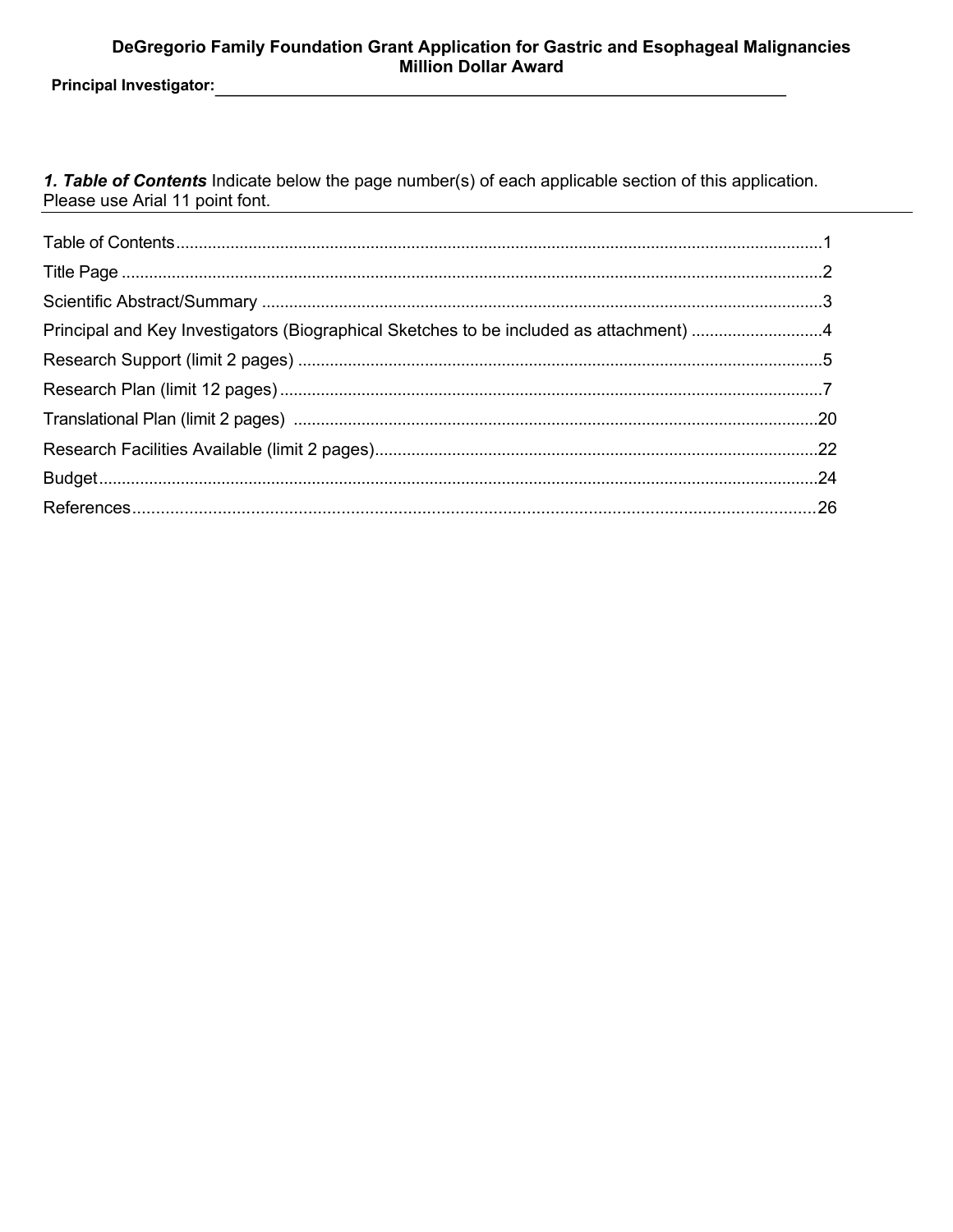**Principal Investigator:**

## *2. Title Page*:

## **Project Title:**

## **Sponsoring Institution:**

## *Principal Investigator*

| Last Name:      | First Name:              | Middle Initial: |
|-----------------|--------------------------|-----------------|
| Degrees:        | Year(s) Granted:         |                 |
| Title/Position: | <b>Appointment Date:</b> |                 |
| Department:     |                          |                 |
| Address 1:      |                          |                 |
| Address 2:      |                          |                 |
| City:           | State:                   | Zip:            |
| Email:          | Phone:                   | Fax:            |

I certify that the information contained in this application is correct to the best of my knowledge. I also understand that if any information is falsified, my application may be disqualified.

| <b>Applicant Signature</b> |                    | Date            |  |
|----------------------------|--------------------|-----------------|--|
| <b>Grant Administrator</b> |                    |                 |  |
| Last Name:                 | <b>First Name:</b> | Middle Initial: |  |
| Address 1:                 |                    |                 |  |
| Address 2:                 |                    |                 |  |
| City:                      | State:             | Zip:            |  |
| Email:                     | Phone:             | Fax:            |  |
|                            |                    |                 |  |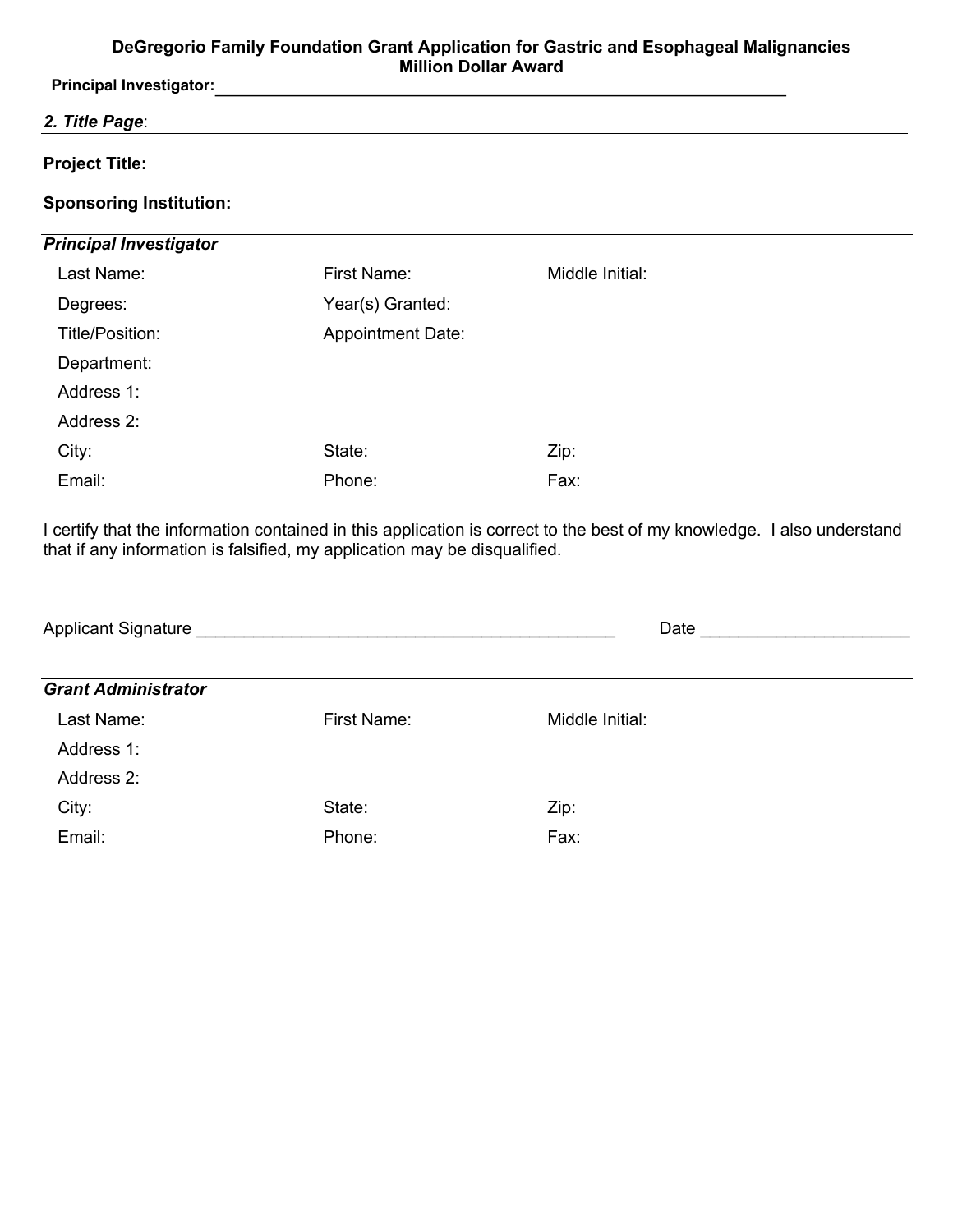*3. Scientific Abstract/Summary***:** (no more than 400 words)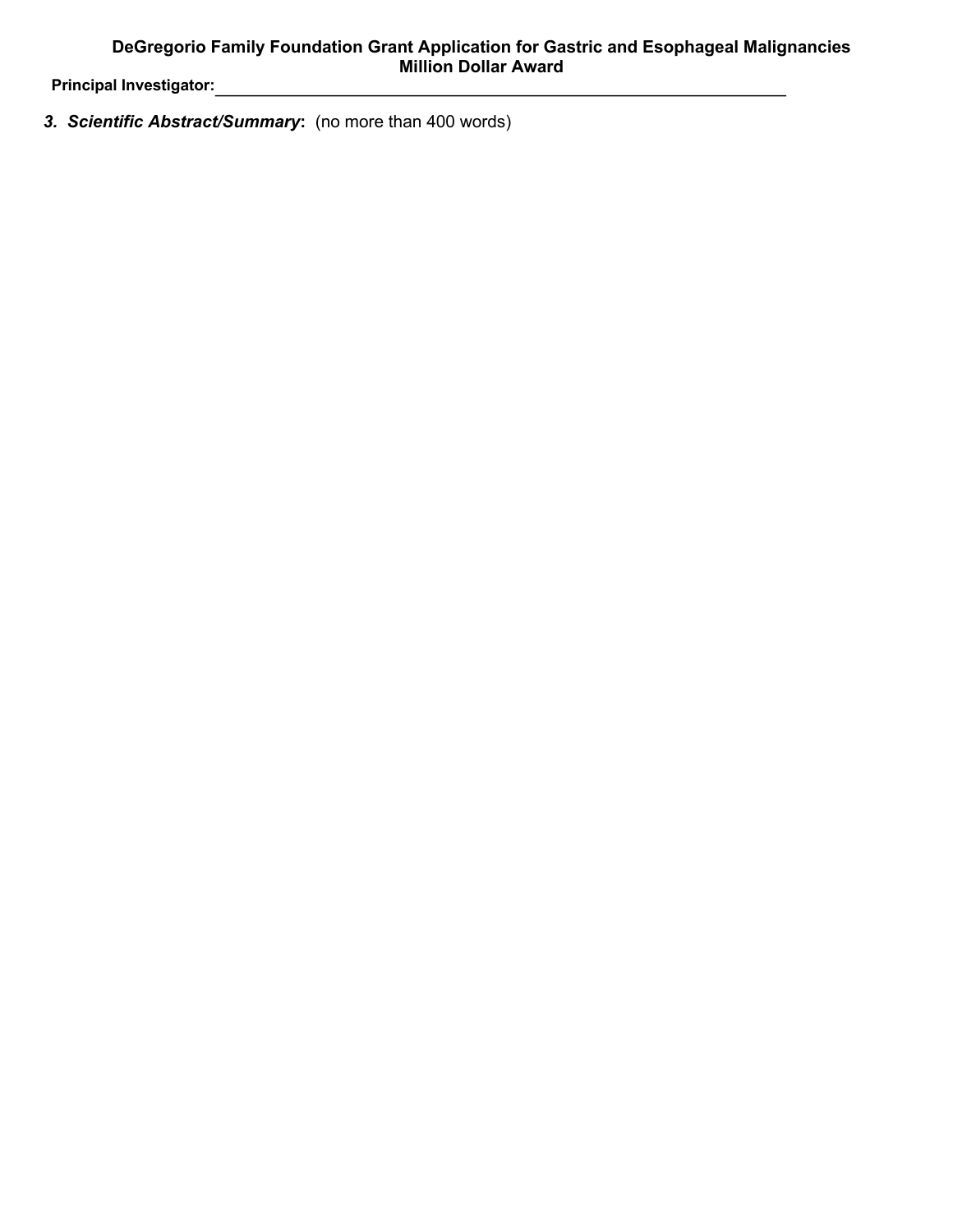**Principal Investigator:**

*4. Biographical Sketches***:** Provide Biographical Sketch of PI and co-PI's in NIH format as an attachment. Multiple PIs are encouraged.

| <b>Principal Investigator</b> |                    |
|-------------------------------|--------------------|
| <b>Last Name, First Name</b>  | Institution/ email |
|                               |                    |

| co-Principal Investigator/ co-Investigator |                   |  |  |
|--------------------------------------------|-------------------|--|--|
| <b>Last Name, First Name</b>               | Institution/email |  |  |
|                                            |                   |  |  |
| co-Principal Investigator/co-Investigator  |                   |  |  |
| <b>Last Name, First Name</b>               | Institution/email |  |  |
|                                            |                   |  |  |
| co-Principal Investigator/co-Investigator  |                   |  |  |
| <b>Last Name, First Name</b>               | Institution/email |  |  |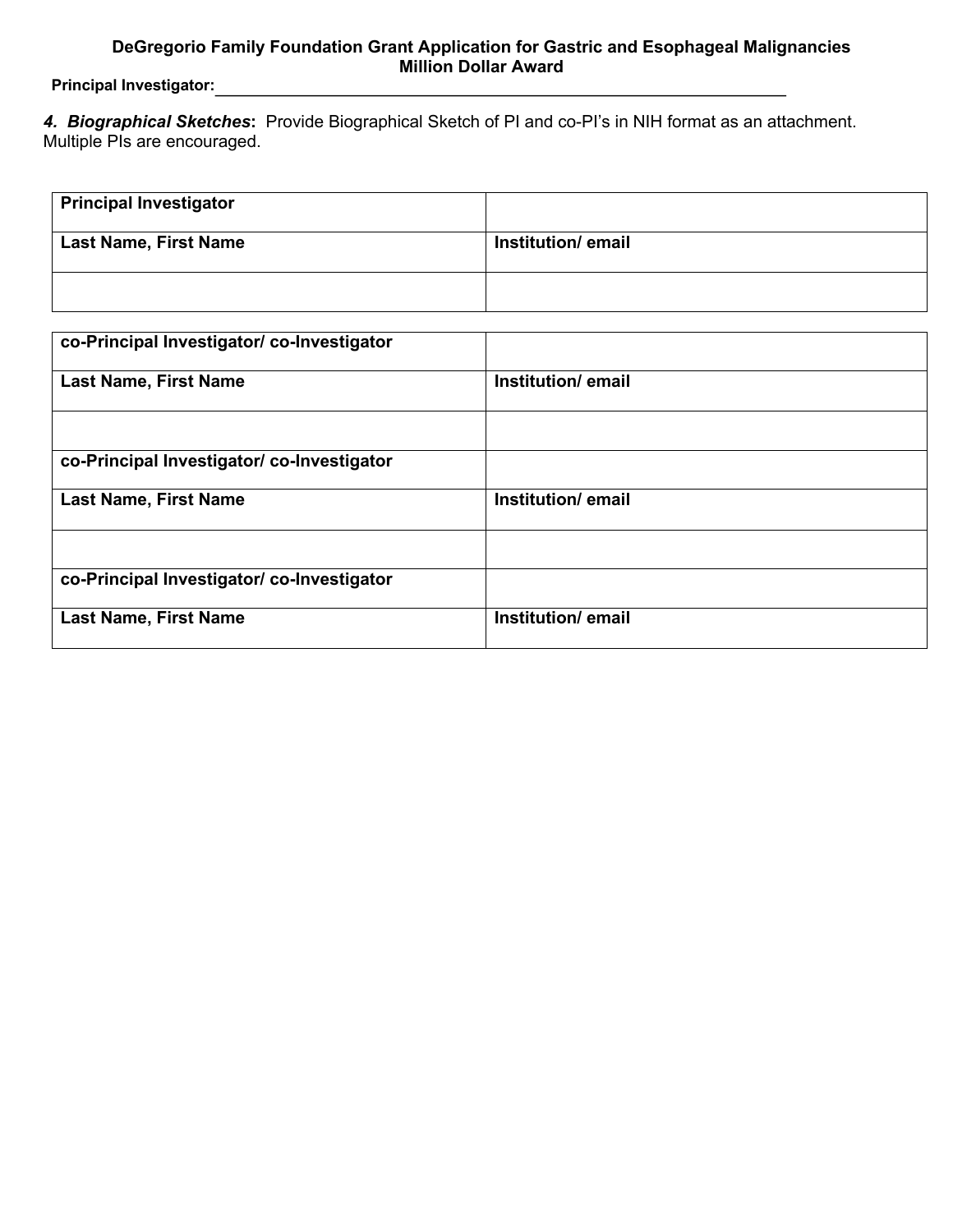**Principal Investigator:**

**4a. Research Support:** List both selected ongoing and completed research projects for the past three years (Federal or non-Federally-supported). *Begin with the projects that are most relevant to the research proposed in this application.* Briefly indicate the overall goals of the projects and responsibilities of the key person identified on the Biographical Sketch. Do not include number of person months or direct costs. **Limit to two (2) pages.**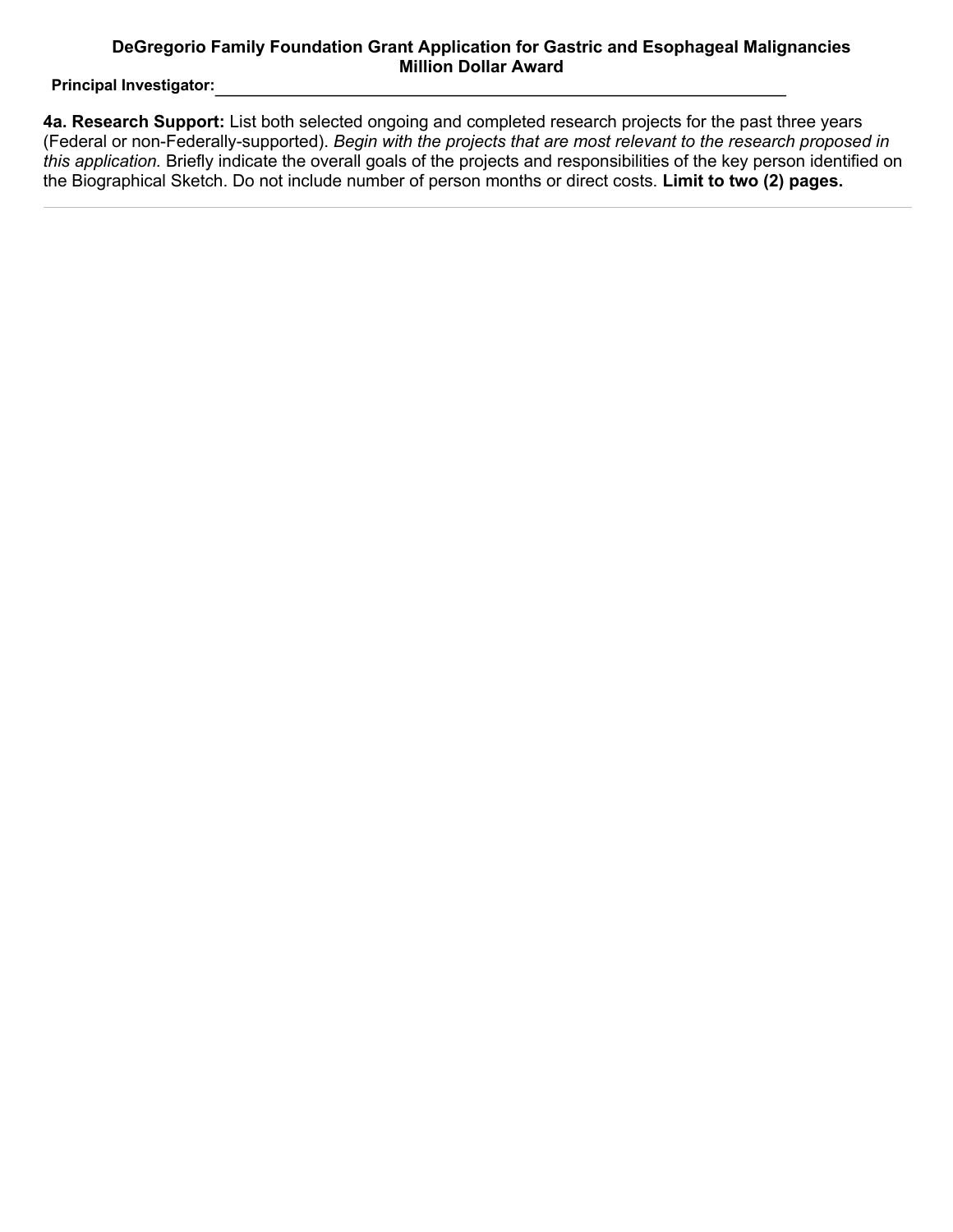**Principal Investigator:**

*5. Research Plan:* The Research Strategy Section should be composed of three distinct sections – Significance, Innovation, and Approach; the approach section may include preliminary studies. The research plan should include sufficient information needed for evaluation of the project independent of any other document. Be specific and informative and avoid redundancies. Include a project timeline with milestones. **Limit to twelve (12) pages.**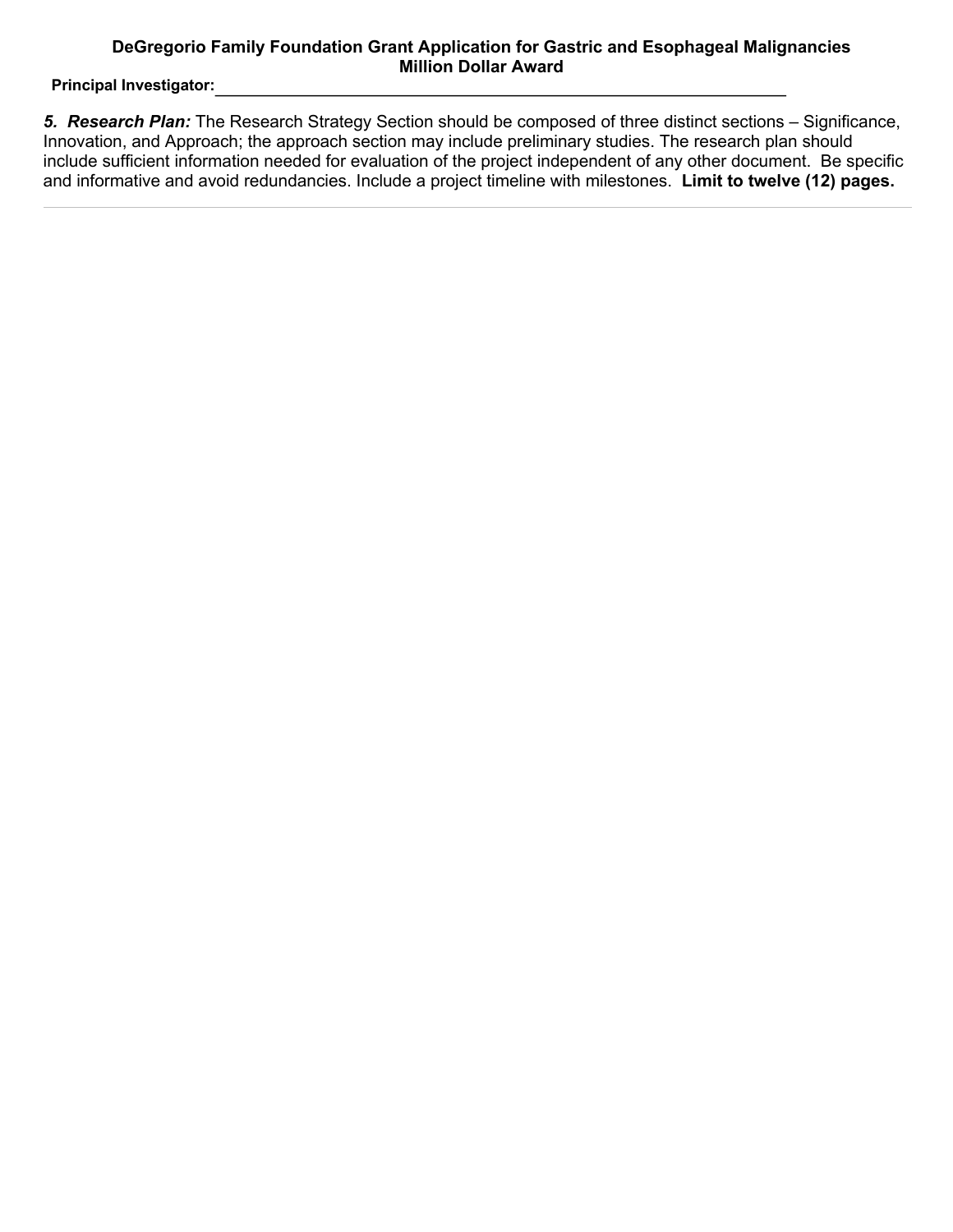**Principal Investigator:**

*6. Translational Plan*: Indicate the plan towards the initiation of a clinical trial. This should include key steps and milestones towards opening a trial, approvals, recruitment, etc. Please also include a statement of feasibility. **Limit to two (2) pages.**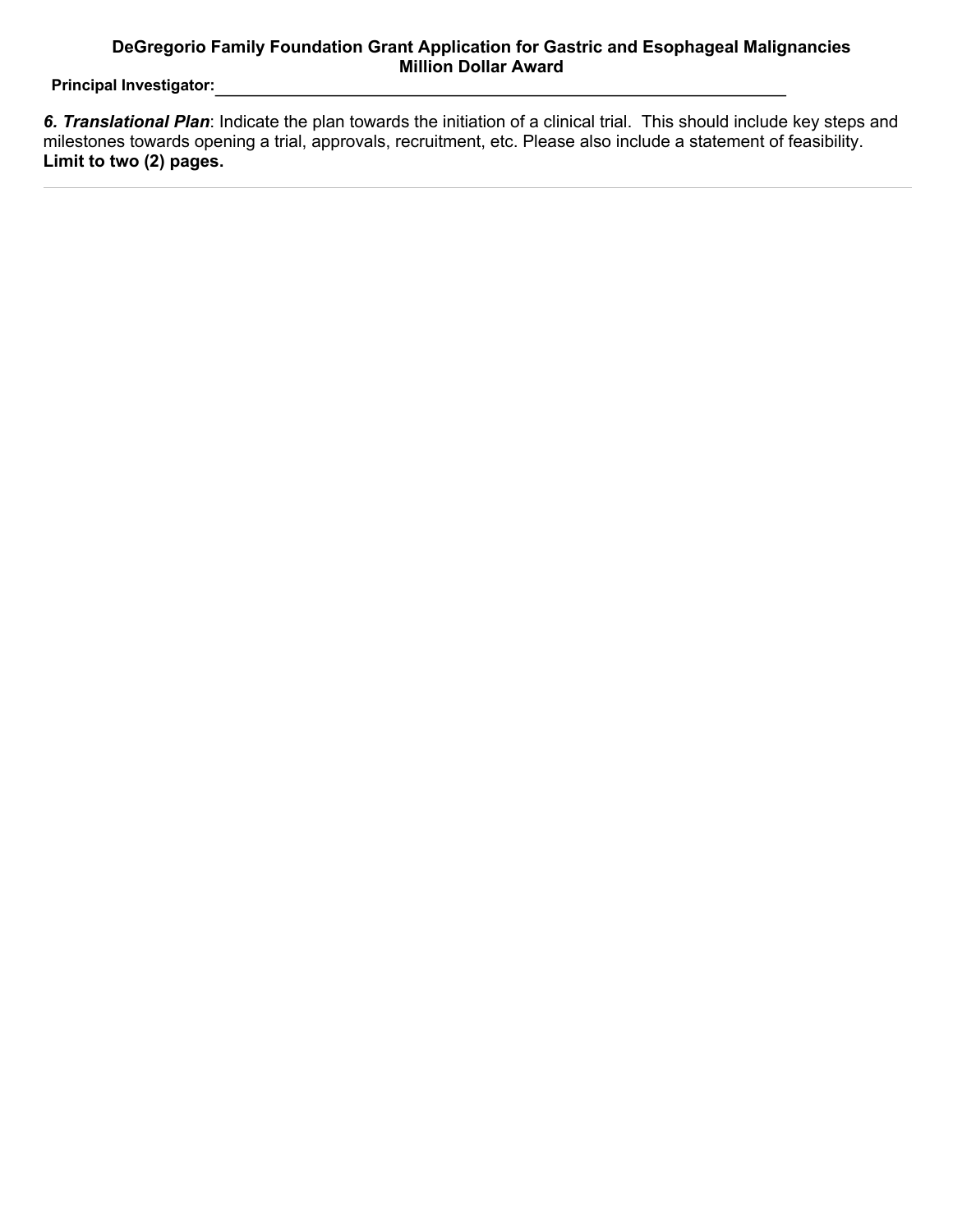**Principal Investigator:**

*7. Research Facilities Available:* List office, laboratory, major equipment, support staff and clinical facilities available. **Limit to two (2) pages.**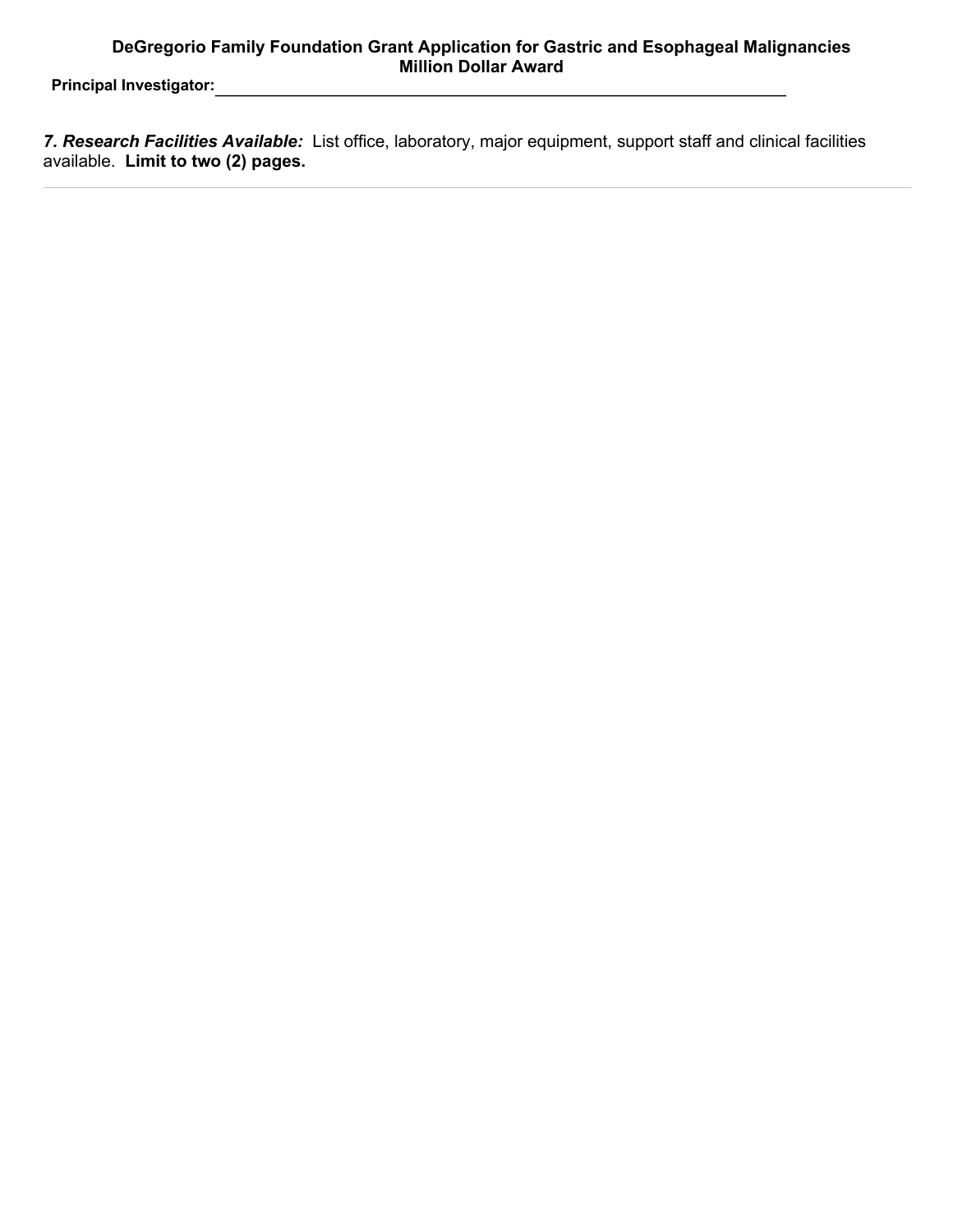**Principal Investigator:**

*8. Budget:*Include itemized budget and justification below (e.g., salary support, equipment and supplies of the investigator). Indirect costs are capped at 15%.

| Personnel (indicate percent effort and salary)                                     | Year 1 | Year 2 | Year 3 |
|------------------------------------------------------------------------------------|--------|--------|--------|
|                                                                                    |        |        |        |
|                                                                                    |        |        |        |
| <b>Permanent Equipment (Itemize)</b>                                               |        |        |        |
|                                                                                    |        |        |        |
|                                                                                    |        |        |        |
|                                                                                    |        |        |        |
|                                                                                    |        |        |        |
| Supplies (Group into major categories.)                                            |        |        |        |
|                                                                                    |        |        |        |
|                                                                                    |        |        |        |
|                                                                                    |        |        |        |
| Other Expenses (Itemize by category and include                                    |        |        |        |
| specific amount for each item.)                                                    |        |        |        |
|                                                                                    |        |        |        |
|                                                                                    |        |        |        |
|                                                                                    |        |        |        |
| <b>Sub Total (Direct Costs):</b>                                                   |        |        |        |
| Indirect costs (15% of subtotal)                                                   |        |        |        |
| Total Amount Requested (sum of all years and categories covered during award term) |        |        |        |

**8a. Budget Justification:** Provide any additional justification/explanation required. (limit 2 pages)